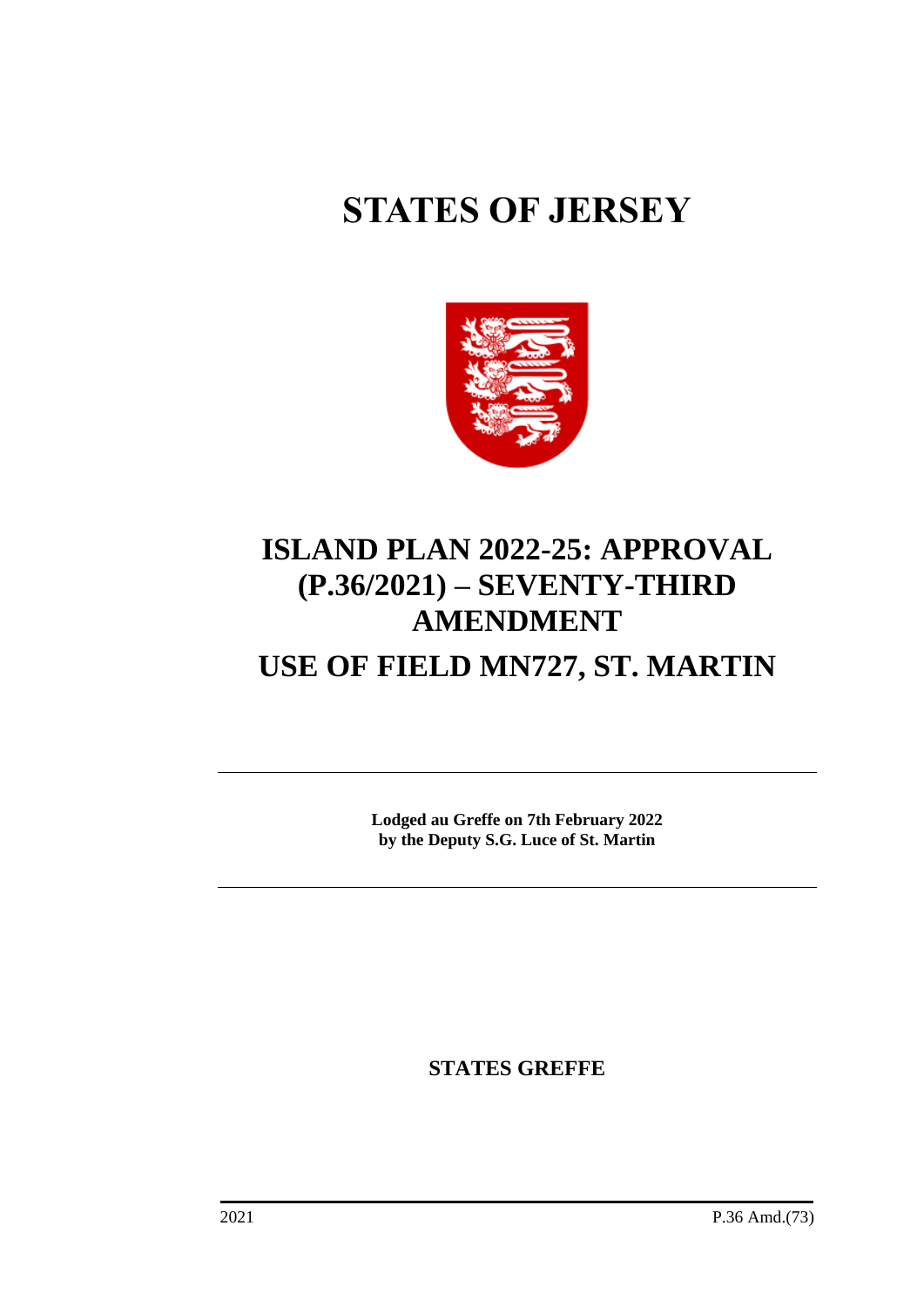#### ISLAND PLAN 2022-25: APPROVAL (P.36/2021) – SEVENTY-THIRD AMENDMENT \_\_\_\_\_\_\_\_\_\_\_\_

#### **PAGE 2 –**

After the words "the draft Island Plan 2022-25" insert the words "except that –

- (a) the following should be inserted within the list of sites to be designated as sports and leisure enhancement areas at Policy CI5 – Sports, Leisure and Cultural facilities –
	- "6. Field MN727 St. Martin (0.99 hectares/5.5 vergées) ";
- (b) the draft Island Plan 2022-25 should be further amended in such respects as may be necessary consequent upon the adoption of paragraph (a); and
- (c) the Draft Bridging Island Plan Proposals Map Part A Planning Zones should be amended to reflect the adoption of paragraph (a).".

### DEPUTY OF ST. MARTIN

**Note:** After this amendment, the proposition would read as follows –

#### **THE STATES are asked to decide whether they are of opinion** −

to approve, in accordance with Article 3(1) of the Planning and Building (Jersey) Law 2002, as amended by the Covid-19 (Island Plan) (Jersey) Regulations 2021, the draft Island Plan 2022-25, except that –

- (a) the following should be inserted within the list of sites to be designated as sports and leisure enhancement areas at Policy CI5 – Sports, Leisure and Cultural facilities -
	- "6. Field MN727 St. Martin (0.99 hectares/5.5 vergées) ";
- (b) the draft Island Plan 2022-25 should be further amended in such respects as may be necessary consequent upon the adoption of paragraph (a); and
- (c) the Draft Bridging Island Plan Proposals Map Part  $A -$  Planning Zones should be amended to reflect the adoption of paragraph (a).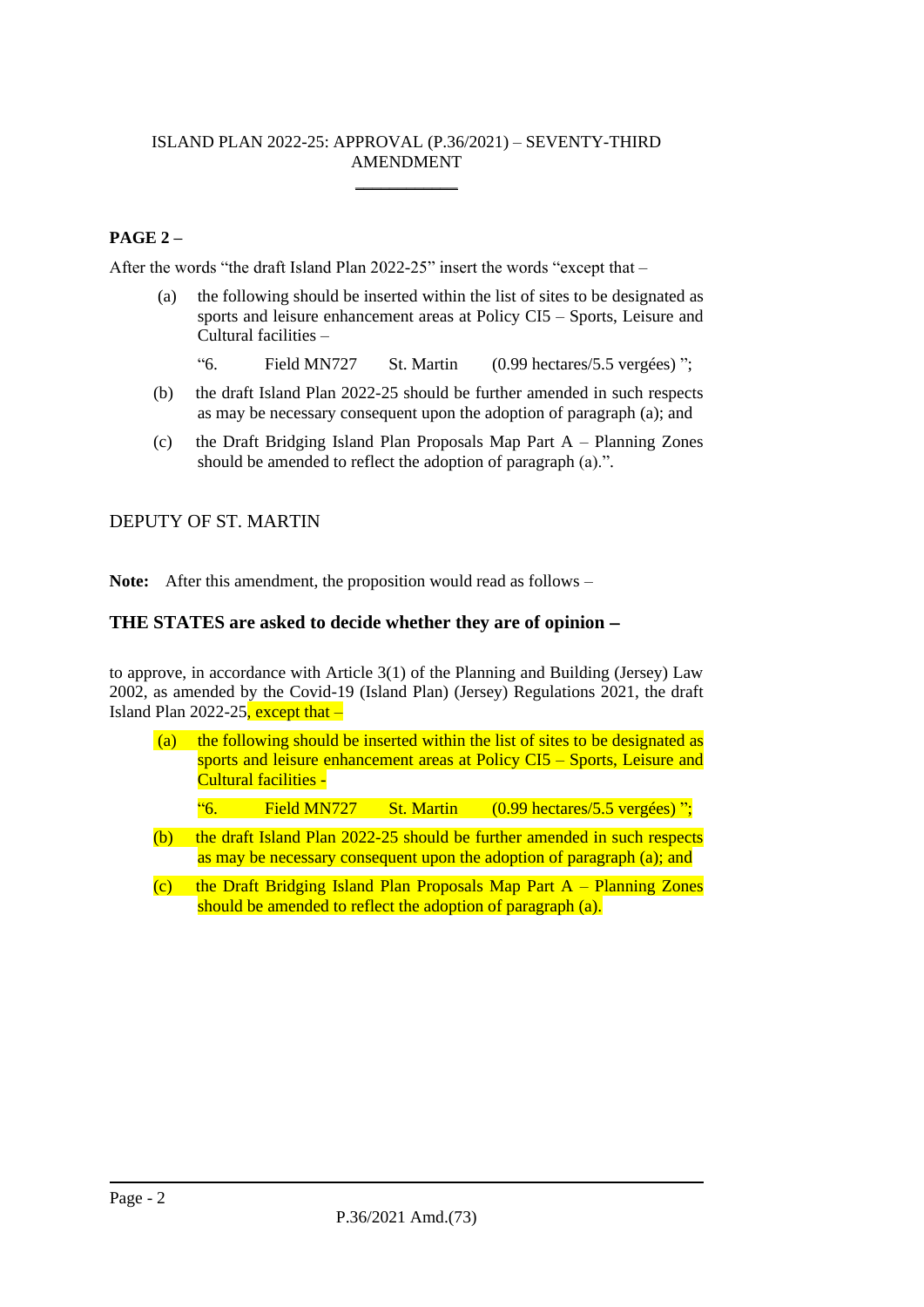#### **REPORT**

One of the five "Strategic Priorities", approved by this Assembly some four years ago now, when adopting the Government's Common Strategic Policy 2018-2022, was Strategic Priority 2, to "Improve Islanders' Wellbeing and Mental and Physical Health".

Members will have their own views on the Government's success in delivering "Strategic Priority Two", in particular the infrastructure that the Government have, or have not, provided to help islanders improve their wellbeing and mental and physical health.

We know that physical activity improves people's wellbeing and mental and physical health. We know that a mentally and physically healthy population has the potential to save our health and social services many millions of pounds, yet we fail to provide the infrastructure to support a healthy population. Worse still, at this time, we are decanting Fort Regent and removing all sporting activities from the site. This once sporting centre of excellence is no longer. It is acknowledged that we are embarking on a £1.9 million upgrade of Springfield and are finally commencing work on the £300,000 Les Quennevais skate park. At the time of writing this report, we are now hoping to start the redevelopment of Oakfield, despite the planning and funding difficulties. Unfortunately there is little else underway in the east of the Island that will provide new indoor sporting infrastructure that is so badly needed in Jersey.

Jersey Sport (constituted in 2017) have produced their "Inspiring Active Places 2021" policy document, that will require an estimated £100 million of public investment. Jersey Sport, who have a plan for the provision of sport and sporting facilities, recognise the importance of the private sector in the provision of sporting facilities. The "Inspiring Active Places 2021" document particularly notes "the gap in sport and physical activity provision in the east of the Island". As such, Jersey Sport supports the principle of rezoning of field MN727 in St. Martin for an indoor cricket and sports centre with associated health and fitness facilities.

#### **Background**

In 2003 planning permission was granted to create a cricket ground and pavilion in the Green Zone, on agricultural fields MN724 and MN722A/B, St. Martin. In 2016 planning permission was granted to extend the cricket playing area onto the neighbouring agricultural field, MN727. (MN727 is the subject of this amendment.)

The Farmers Field (as the cricket ground is known) is used by the Farmers Cricket Club and Jersey Cricket Limited to host cricket matches for all age groups at all levels. From its opening in 2003, all the Island's juniors and weekend cricketers have had the opportunity to play at the Farmers Field. The Farmers Field is now a highly rated community and international cricket venue and is a privately-funded facility of which the Island should be very proud.

Cricket as a sport is flourishing in the Island. The growth in children's and women's cricket is particularly notable. Jersey is an Associate Member of the International Cricket Council (ICC). The men's team now enjoys much success in global ICC competitions and is now ranked 23rd in the world. Jersey and the Farmers Cricket Club hosts international competitions with teams from all over the world. Members may find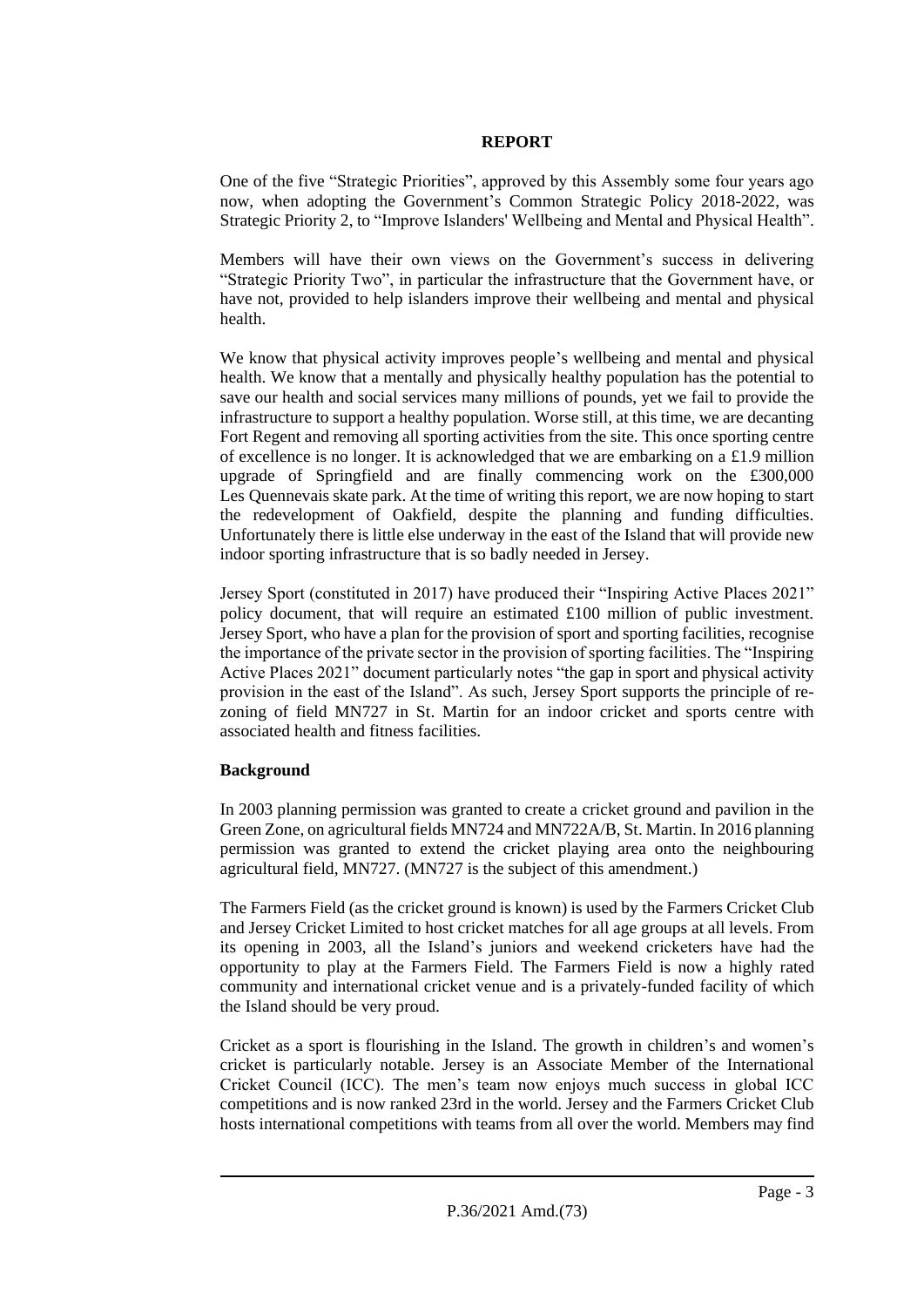the list of nations who have played cricket in Jersey and at the Farmers Field of interest (see Appendix 2).

An indoor cricketing and sports venue with accompanied gymnasium and health and fitness studios, sited immediately alongside the cricket ground, would significantly enhance Jersey's cricketing offer, both locally and internationally. More importantly though, a multi-functional sports venue, with supporting health and wellbeing facilities, would encourage and enable more people to become physically active, thereby assisting our Government in its mission "To increase the number of physically active people by 10% by 2030".

After an Examination in Public (undertaken for the Minister for the Environment) the following was published by the Planning Inspectors:

*"The site is the logical place for such a facility, being adjacent to the existing cricket ground, which provides an excellent facility for cricket in the island. The proposal is supported by the International Cricket Council and the ground has provided a venue for international teams to compete against the Jersey team. Secondly, the hearing was told that alternative arrangements for existing indoor sporting facilities at Fort Regent are being sought as Fort Regent is not ideal for indoor sports. In our view, these factors outweigh the Minister's objection. The proposal would provide a privately funded, desirable facility in a logical location. In reaching our view, we have taken into account the Active Jersey Strategy and the aim in the DBIP to ensure a broad range of highquality facilities for sport in the island."*

*"Recommendation 38: Allocate in Policy CI5 field MN727 St Martin for an indoor cricket school with associated health and fitness facilities. Amend the Proposals Map to reflect this change."* 

I hope that Members will agree with me that there are very many benefits to be had from accepting this amendment, and that those benefits go much further than just the provision of a new sporting venue.

The rezoning proposal of Field MN727 is also supported by:

- The Assistant Minister for Economic Development, Tourism, Sport and Culture.
- Jersey Sport.
- The International Cricket Council (ICC)
- Jersey Cricket Limited.

#### **Financial and manpower implications**

There are no financial or manpower implications for the States arising from this amendment, as this project would be privately funded.

#### **Child Rights Impact Assessment implications**

This amendment has been assessed in relation to the [Bridging Island Plan CRIA.](https://www.gov.je/SiteCollectionDocuments/Planning%20and%20building/R%20Children%27s%20Rights%20Impact%20Assessment%20ND.pdf) If adopted, it supports Article 15 "Every child has the right to meet with other children and to join groups and organisations…", and Article 31 "Every child has the right to relax, play…". The provision of sports facilities enables children to play and be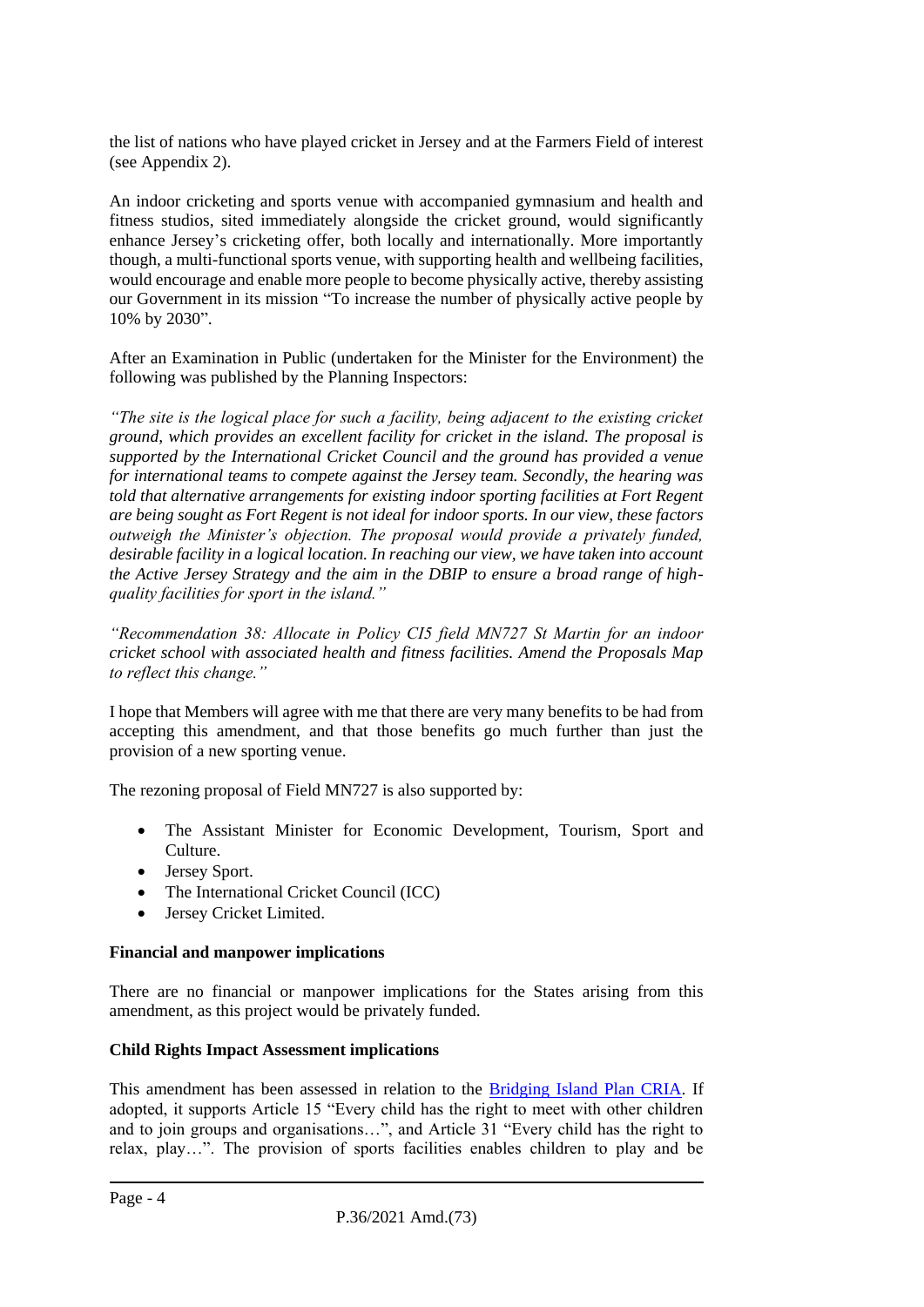physically active, which promotes good health, provides social opportunities, and has a positive impact on mental health and wellbeing.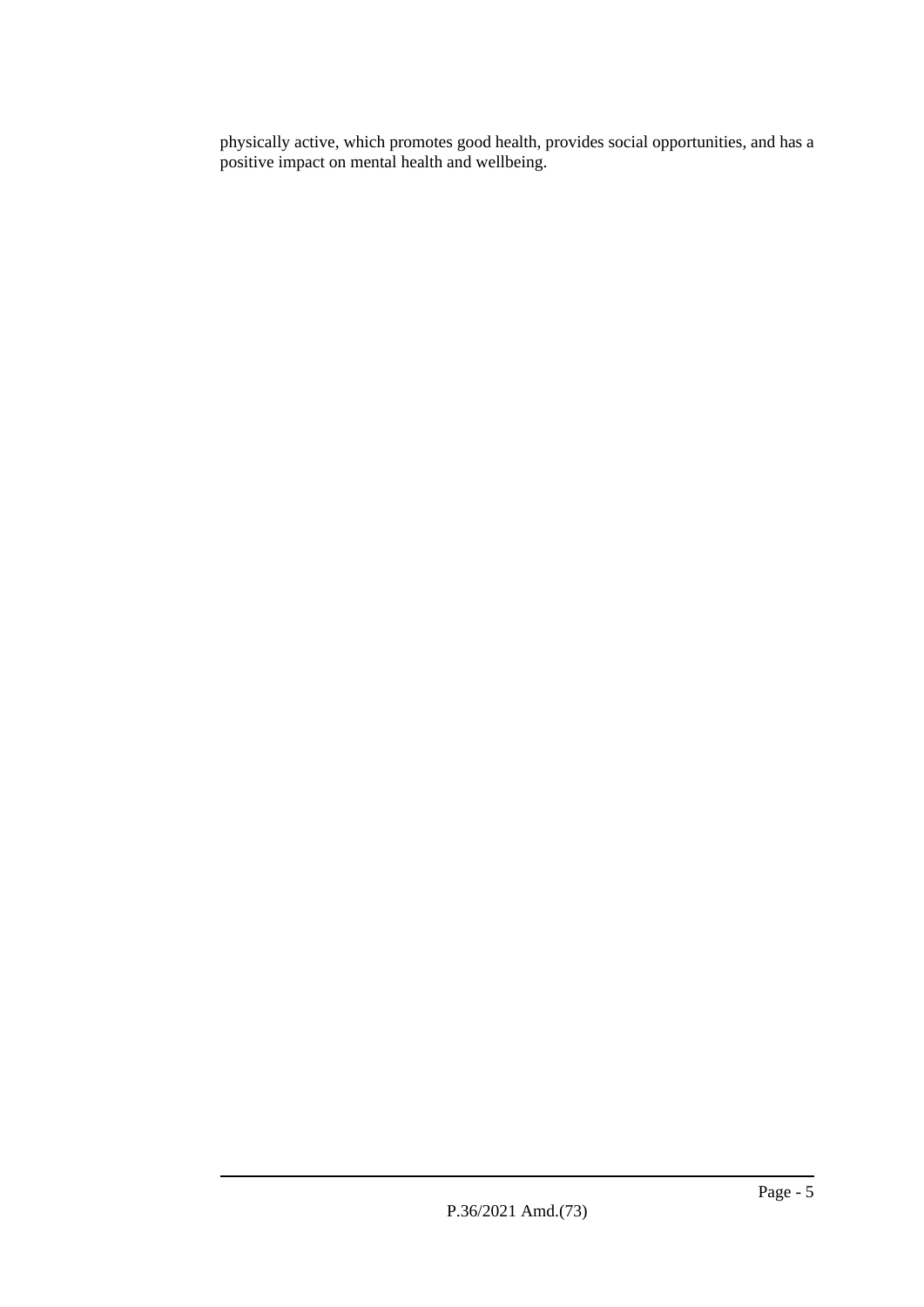### **Appendix 1 – site photo**